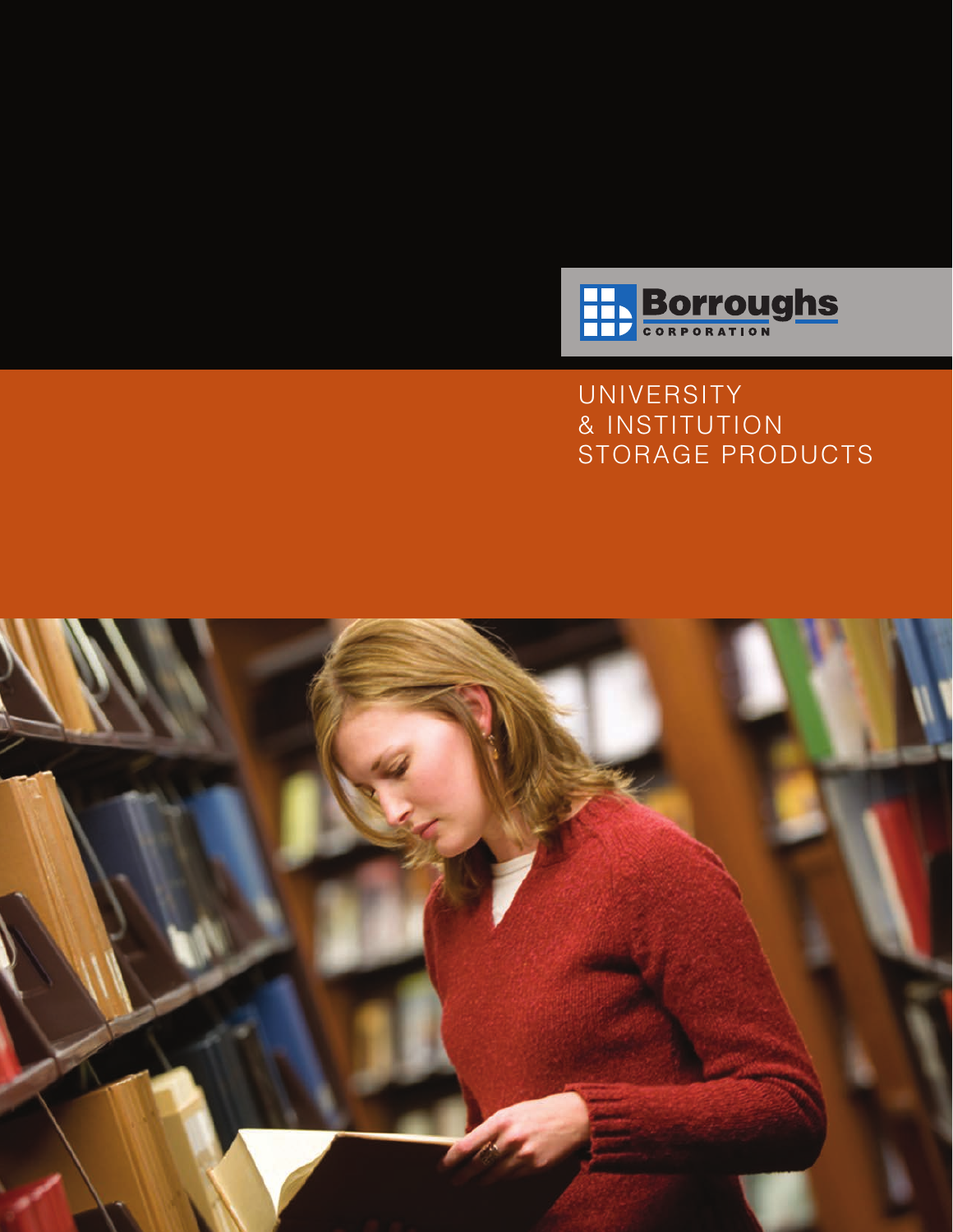**BORROUGHS CORPORATION** provides steel storage systems and solutions for many facets of universities,

libraries, and institutions everywhere. We specialize in products such as book depositories, archival storage, sports and recreation storage, backroom storage, maintenance areas, and facility operations.



## BOOK DEPOSITORIES & ARCHIVAL STORAGE

Borroughs book depository systems provide versatile, secure storage for books of all sizes, from volumes to individual literary works. Borroughs book depository design, used by Harvard University, is an excellent choice when priceless archives need to be protected. Borroughs book depository shelving will allow for high capacity and high efficiency archival storage.



#### Borroughs Book Depository Systems Feature:

- Post profiles are 30% narrower than other manufacturers
- Shelf supports have a Lance & Bayonet design, allowing a fast opening adjustment and initial installation time reductions.

## UNIVERSITY PUBLIC & PRIVATE LIBRARIES





Borroughs Wilsonstak® Library Shelving units are designed for the efficient storage and display of library collections. We can provide complete storage solutions from archival and multi-media, to general collection bookstacks and multi-tier structures. Our products are in use in public and private libraries in all 50 states and in many countries around the world.

#### Our Borroughs Wilsonstak Experts are Pleased to Offer:

• Assistance with floor plan layouts

• Product information

- Engineering data
- 
- 
- Budget pricing



Borroughs has several product lines to help you maximize your resources, organize your athletes and keep their challenges on the field, not in the locker room! Our Aisle-Saver mobile storage can increase your storage capacity by 50%. Additionally, our other products will help you store materials at point-of-use, improving access.

#### Borroughs Sports & Recreational Storage Products Include:

- Aisle-Saver® Compact Storage
- B-Span® Bulk Rack
- Box Edge Plus® Shelves • Record Master<sup>®</sup> Shelving
	-
- Rivet-Span® Shelving
- High Density Drawer Systems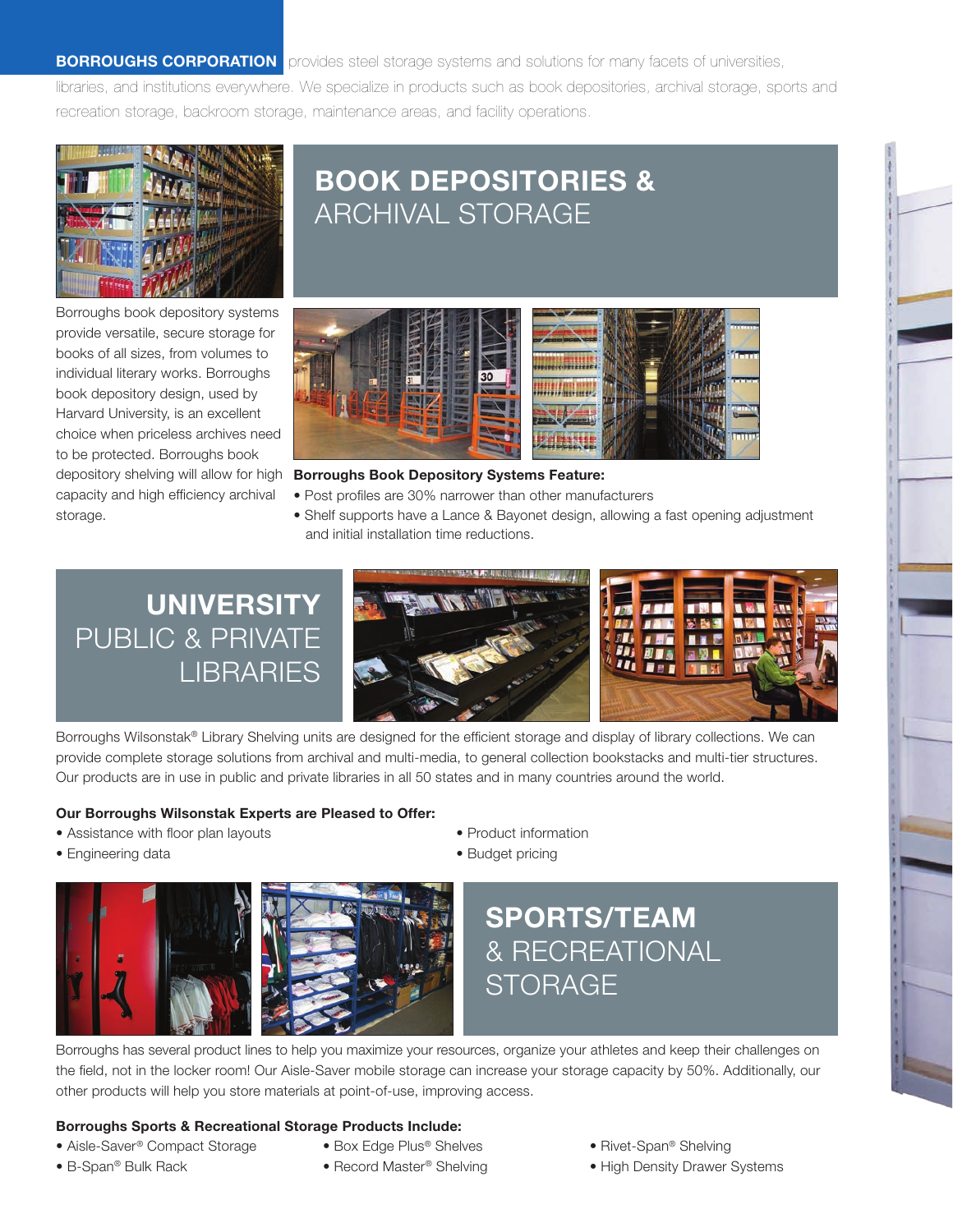

# Back Room & Facilities<br>Storage

**THIVERSAL** 

**THIVERSAL** 

### Box Edge Plus:

Used for heavier and bulk storage, the Borroughs Box Edge Plus industrial shelving is engineered and manufactured for efficiency and durability. Box Edge Plus shelving can be combined with HD drawers for maximum versatility.



#### Rivet-Span - Boltless Shelves:

Simple, economical industrial shelving. No nuts, bolts, clips or cross braces—just posts, beams and decking. Assemble in minutes using only a rubber mallet.